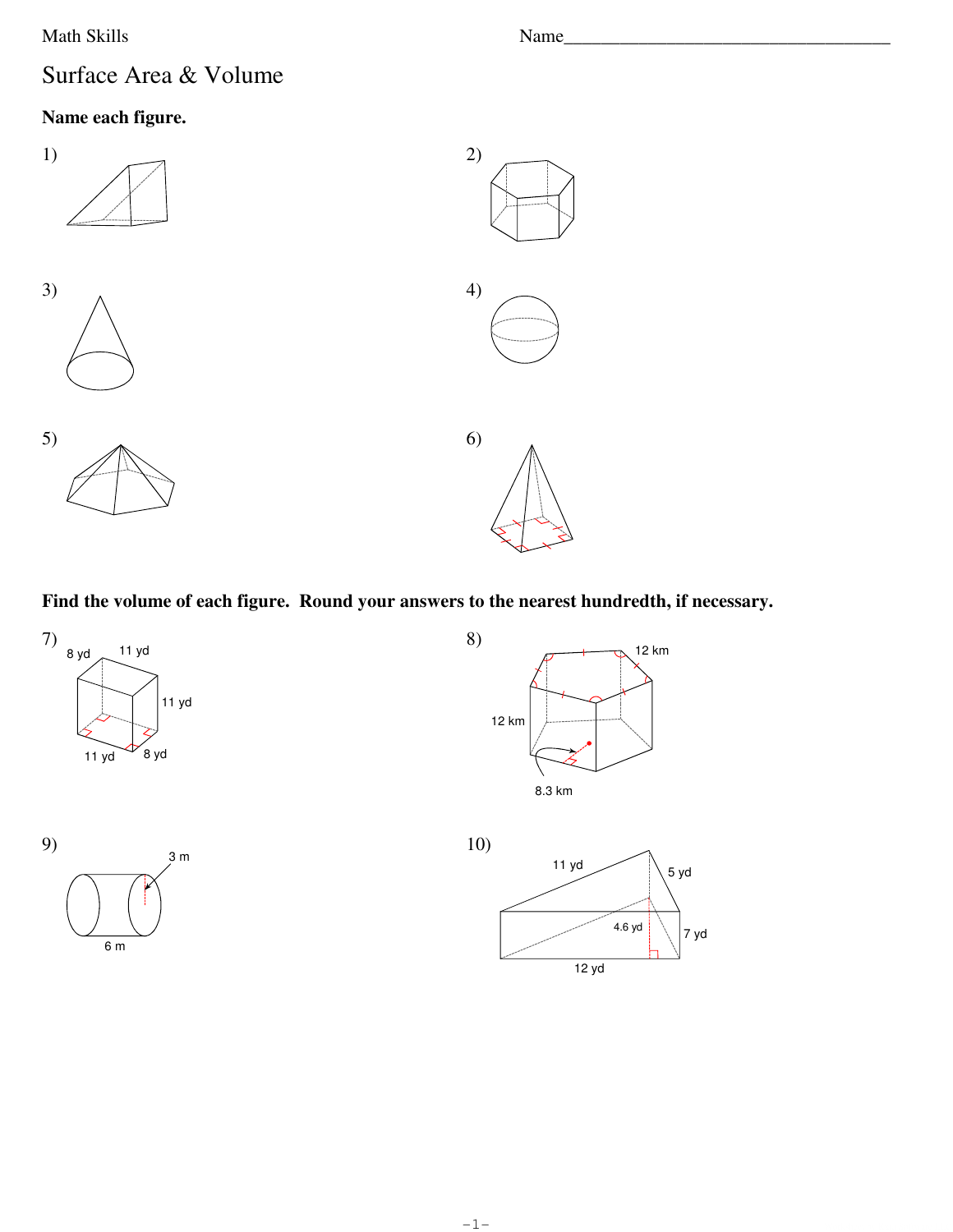



18)



3 ft

10 ft

17)

9 ft



6 m

2 cm